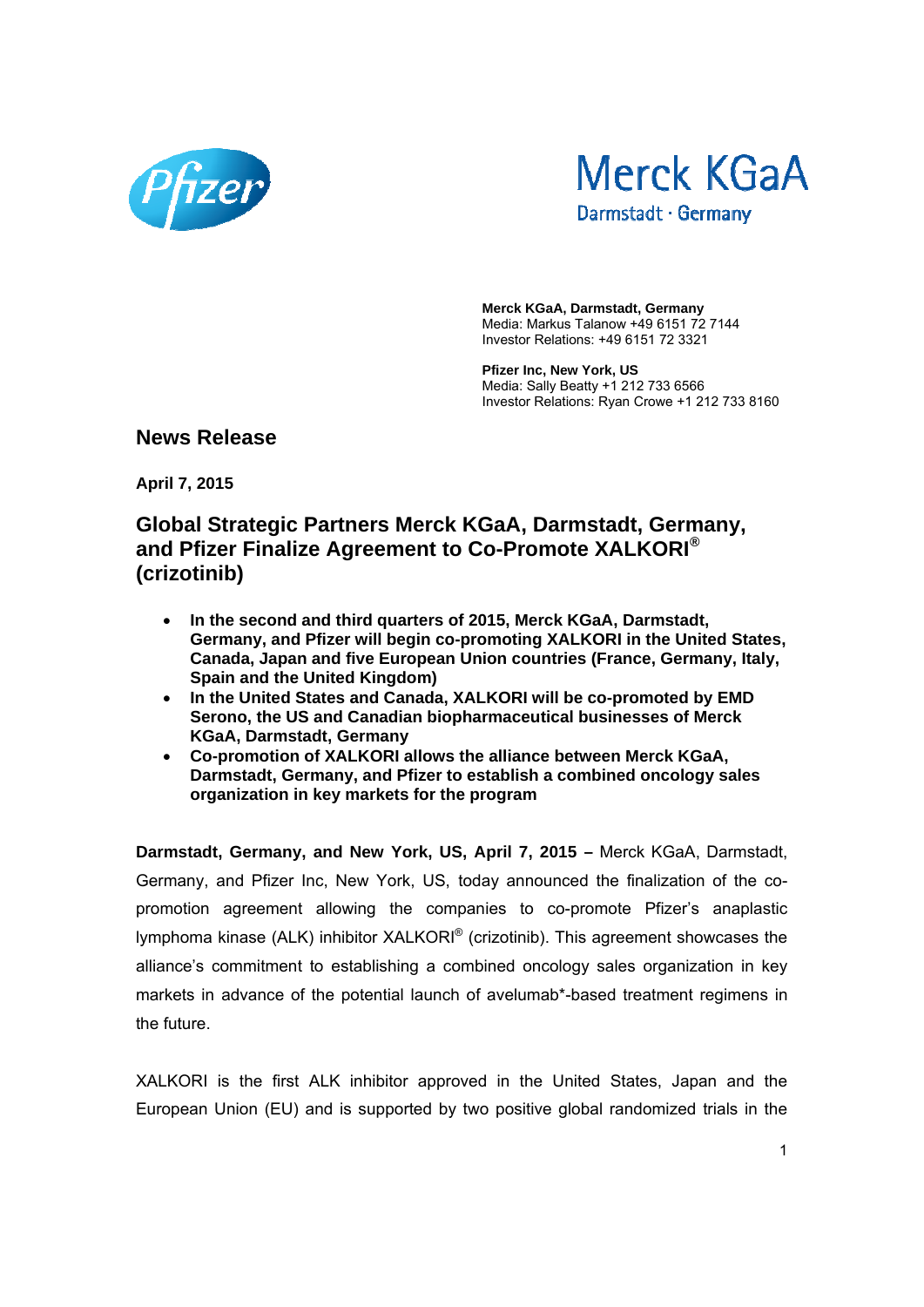



first- and second-line ALK-positive advanced non-small cell lung cancer (NSCLC) treatment settings. To date, globally more than 8,000 patients have been treated with XALKORI, including those who received XALKORI in clinical trials.

Under the agreement, XALKORI will be co-promoted in two waves, the first of which will begin in the second and third quarters of 2015 in the United States, Canada, Japan and five European Union countries (France, Germany, Italy, Spain and the United Kingdom). In the United States and Canada, XALKORI will be co-promoted by EMD Serono, the US and Canadian biopharmaceutical businesses of Merck KGaA, Darmstadt, Germany. The second wave will begin in 2016 and includes China and Turkey.

In 2015, Merck KGaA, Darmstadt, Germany, will receive a reimbursement associated with its promotion of XALKORI, followed by an 80 percent (Pfizer), 20 percent (Merck KGaA, Darmstadt, Germany) profit sharing on the product starting in 2016. The copromotion term will last through December 31, 2020 for the United States, Canada, Japan, France, Germany, Italy, Spain and the United Kingdom, and from January 1, 2016 through December 31, 2021 in China and Turkey. Pfizer will report the sales of XALKORI in countries where it is co-promoted with Merck KGaA, Darmstadt, Germany.

"We are proud and excited to share the legacy of XALKORI, a medicine that changed the treatment paradigm for patients with ALK-positive metastatic NSCLC, with Merck KGaA, Darmstadt, Germany," said Liz Barrett, President and General Manager, Pfizer Oncology. "Through our co-promotion of XALKORI, we will establish a best-in-class global sales organization that will be exceptionally prepared for the potential launches of our future oncology medicines."

"As we progress our robust program to co-develop and co-commercialize avelumab, the co-promotion agreement is an exciting milestone for the alliance between Merck KGaA, Darmstadt, Germany, and Pfizer, allowing us to establish our combined oncology sales organization in key markets for the program," said Dr. Andrew Schiermeier, Head of Global Oncology and General Manager for the Alliance for Merck KGaA, Darmstadt,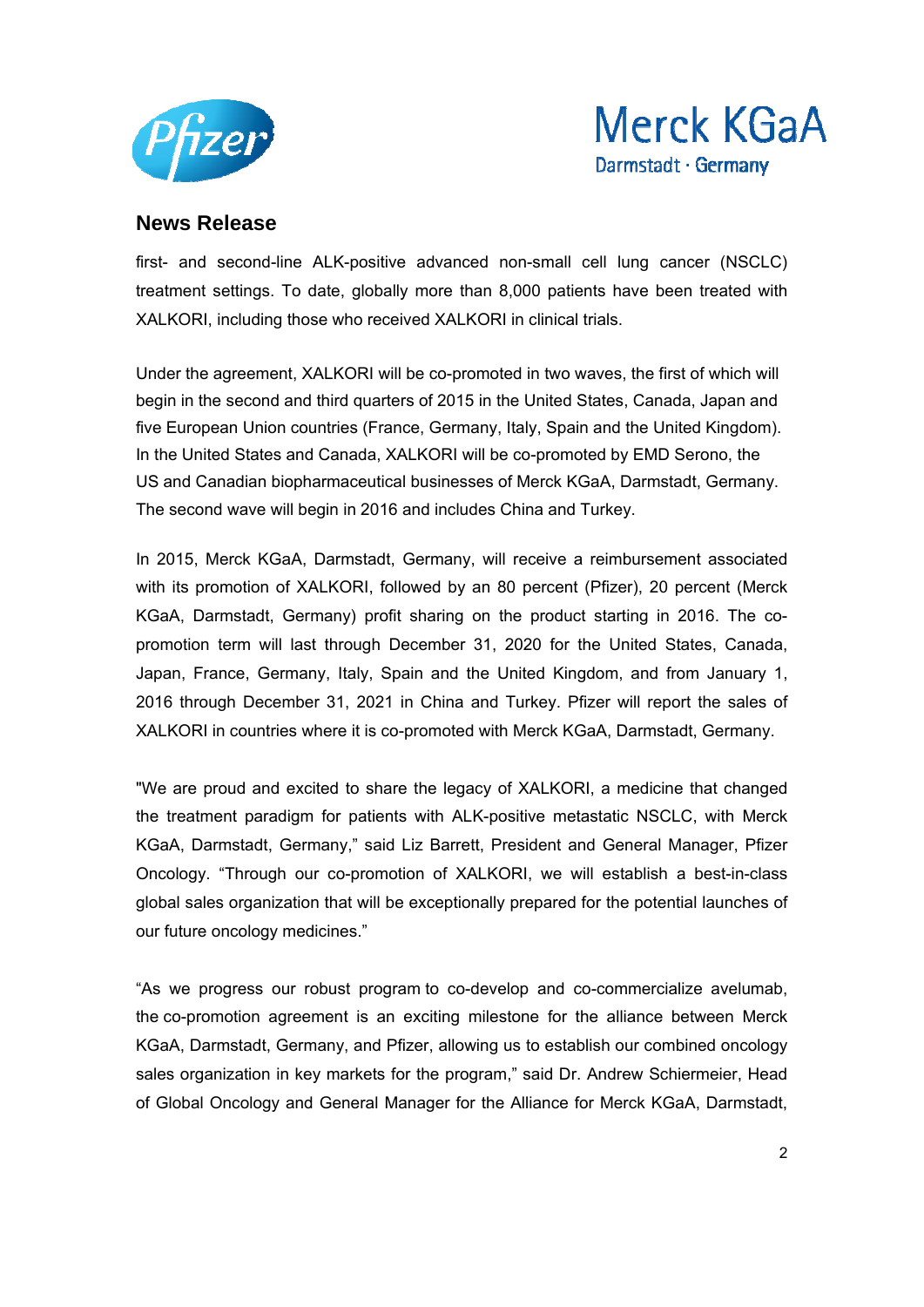



Germany, adding: "For Merck KGaA, Darmstadt, Germany, this agreement is particularly important as it accelerates the establishment of our United States and Canada oncology sales organization ahead of our potential avelumab launches and positions us for future success in this market."

This co-promotion relationship is related to the announcement in November 2014 of a global strategic alliance between Merck KGaA, Darmstadt, Germany, and Pfizer to jointly develop and commercialize avelumab, an investigational anti-PD-L1 monoclonal antibody, to accelerate the development of immuno-oncology medicines for patients with cancer. The immuno-oncology alliance will also advance Pfizer's PD-1 antibody.

\*Avelumab is the proposed International Nonproprietary Name (INN) for the anti‐PD‐L1 monoclonal antibody (MSB0010718C)

#### **About Non-small Cell Lung Cancer**

Globally, lung cancer is the most common cause of cancer-related deaths in men and the second most common in women, responsible for almost twice as many deaths as both breast and prostate cancer combined<sup>1</sup>. Non-small cell lung cancer is the most common type of lung cancer, accounting for 85 to 90 percent of all lung cancers<sup>2</sup>. Locally advanced and metastatic disease account for approximately 35 to 40 percent<sup>3</sup> and 70 percent<sup>4</sup> of patients, respectively with NSCLC.

#### **About XALKORI® (crizotinib)**

XALKORI is a kinase inhibitor indicated in the US for the treatment of patients with metastatic non-small cell lung cancer whose tumors are anaplastic lymphoma kinase (ALK)-positive as detected by an FDA-approved test. The US indication is not limited to any specific line of therapy. In the EU, XALKORI is indicated for the treatment of adults with previously treated ALK-positive advanced NSCLC. XALKORI has received approval in more than 80 countries.

#### **XALKORI® Important Safety Information**

Hepatotoxicity: Drug-induced hepatotoxicity with fatal outcome occurred in 0.2% of patients treated with XALKORI across clinical trials (n=1225). Transaminase elevations generally occurred within the first 2 months of treatment. Monitor with liver function tests including ALT and total bilirubin every 2 weeks during the first 2 months of treatment, then once a month and as clinically indicated. Permanently discontinue for ALT or AST elevation greater than 3 times ULN with concurrent total bilirubin elevation greater than 1.5 times ULN (in the absence of cholestasis or hemolysis), otherwise temporarily suspend and dose reduce XALKORI as indicated.

Pneumonitis: Severe, life-threatening, or fatal interstitial lung disease (ILD)/pneumonitis can occur in patients treated with XALKORI. Across clinical trials (n=1225), 2.5% of XALKORI-treated patients had any grade ILD, 0.9% of patients had Grade 3 or 4, and 0.5% had fatal cases. These cases generally occurred within 2 months after the initiation of treatment. Monitor patients for pulmonary symptoms indicative of pneumonitis. Exclude other causes and permanently discontinue XALKORI in patients with drug related pneumonitis.

QT Interval Prolongation: QTc prolongation can occur in patients treated with XALKORI. Across clinical trials (n=1225), QTc prolongation (all grades) was observed in 2.7% of patients and QTc greater than 500 ms on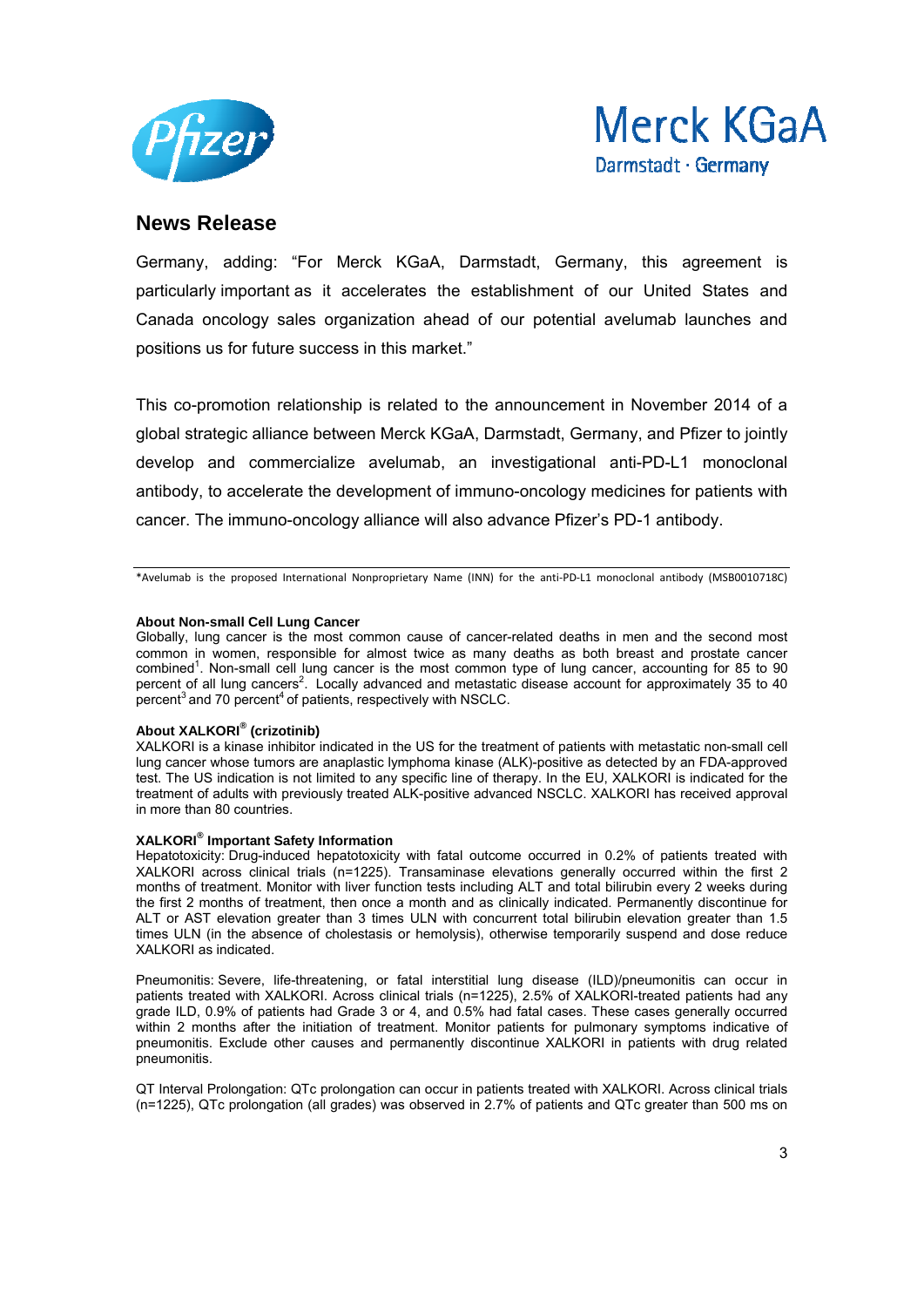



at least 2 separate ECGs occurred in 1.4% of patients. Avoid use of XALKORI in patients with congenital long QT syndrome. Consider periodic monitoring with electrocardiograms and electrolytes in patients who have a history of or predisposition for QTc prolongation, or who are taking medications that prolong the QT interval. Permanently discontinue XALKORI in patients who develop QTc greater than 500 ms or greater than or equal to 60 ms change from baseline with Torsade de pointes, polymorphic ventricular tachycardia, or signs/symptoms of serious arrhythmia, otherwise temporarily suspend and dose reduce XALKORI as indicated.

Bradycardia: Symptomatic bradycardia can occur in patients receiving XALKORI. Across clinical trials, bradycardia with a heart rate less than 50 beats per minute occurred in 11% of patients treated with XALKORI (n=1174). Monitor heart rate and blood pressure regularly. Avoid using XALKORI in combination with other agents known to cause bradycardia to the extent possible. Permanently discontinue for lifethreatening bradycardia due to XALKORI; however, if associated with concomitant medications known to cause bradycardia or hypotension, hold XALKORI until recovery to asymptomatic bradycardia or to a heart rate of 60 bpm or above. If concomitant medications can be adjusted or discontinued, restart XALKORI at 250 mg once daily with frequent monitoring. Otherwise temporarily suspend and resume or dose reduce XALKORI as indicated.

Embryofetal Toxicity: XALKORI can cause fetal harm when administered to a pregnant woman. Women of childbearing potential should be advised to avoid becoming pregnant while receiving XALKORI. If the patient or their partner becomes pregnant while taking this drug, apprise the patient of the potential hazard to the fetus.

Adverse Reactions: Safety was evaluated in a phase 3 study in patients with ALK-positive metastatic NSCLC randomized to XALKORI (n=172) or chemotherapy (n=171). Serious adverse reactions were reported in 37.2% patients treated with XALKORI. The most frequent serious adverse reactions reported in patients treated with XALKORI were pneumonia (4.1%), pulmonary embolism (3.5%), dyspnea (2.3%), and ILD (2.9%). Fatal adverse reactions in XALKORI-treated patients occurred in 9 (5%) patients, consisting of: acute respiratory distress syndrome, arrhythmia, dyspnea, ILD, pneumonia, pneumonitis, pulmonary embolism, respiratory failure, and sepsis. Common adverse reactions occurring in ≥25% included vision disorder (diplopia, photophobia, photopsia, vision blurred, visual acuity reduced, visual impairment, vitreous floaters), diarrhea, nausea, vomiting, constipation, edema, decreased appetite, fatigue, upper respiratory infection, and dysgeusia. Grade 3 or 4 events occurring at a higher incidence with XALKORI than with chemotherapy and at greater than 2% incidence were syncope (3%), QT prolongation (3%), and pulmonary embolism (5%). Elevation of ALT of any grade occurred in 76% of patients and grade 3 or 4 in 17% of patients. Neutropenia of any grade occurred in 49% of patients and grade 3 or 4 in 12% of patients. Lymphopenia of any grade occurred in 51% of patients and grade 3 or 4 in 9% of patients. Renal cysts occurred in 4% and neuropathy in 19% of patients treated with XALKORI.

Drug Interactions: Exercise caution with concomitant use of moderate CYP3A inhibitors. Avoid grapefruit or grapefruit juice which may increase plasma concentrations of crizotinib. Avoid concomitant use of strong CYP3A inducers and inhibitors. Dose reduction may be needed for coadministered drugs that are predominantly metabolized by CYP3A.

Nursing Mothers: Given the potential for serious adverse reactions in nursing infants, consider whether to discontinue nursing or discontinue XALKORI.

Hepatic Impairment: XALKORI has not been studied in patients with hepatic impairment. As crizotinib is extensively metabolized in the liver, hepatic impairment is likely to increase plasma Crizotinib concentrations. Use caution in patients with hepatic impairment.

Renal Impairment: Administer XALKORI at a starting dose of 250 mg taken orally once daily in patients with severe renal impairment (CLcr<30 mL/min) not requiring dialysis. No starting dose adjustment is needed for patients with mild and moderate renal impairment.

For more information and full prescribing information, please visit www.XALKORI.com.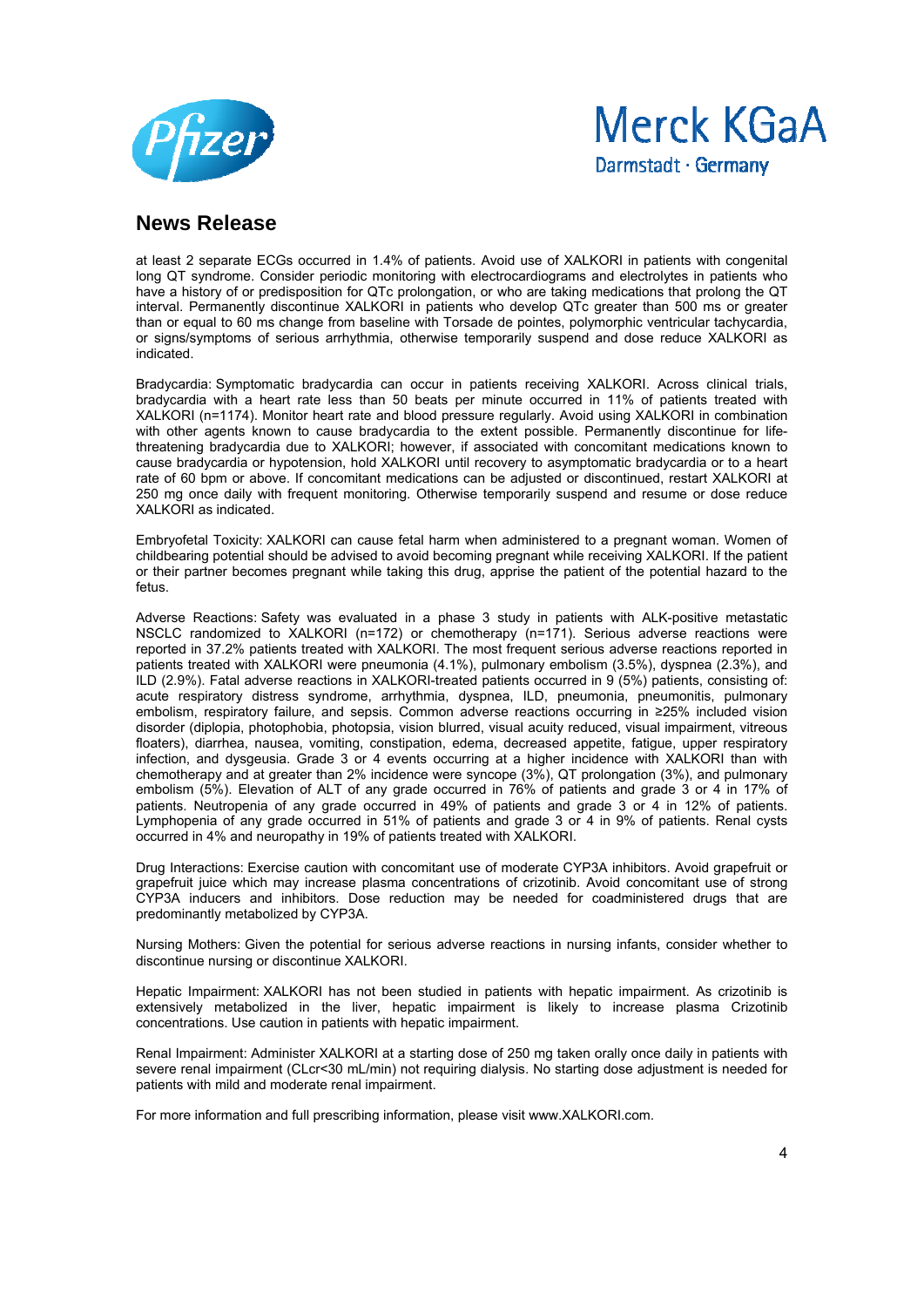



#### **Alliance between Merck KGaA, Darmstadt, Germany, and Pfizer Inc, New York, US**

Immuno-oncology is a top priority for Merck KGaA, Darmstadt, Germany, and Pfizer Inc. The global strategic alliance between Merck KGaA, Darmstadt, Germany, and Pfizer Inc, New York, US, enables the companies to benefit from each other's strengths and capabilities and further explore the therapeutic potential of avelumab, an investigational anti-PD-L1 antibody initially discovered and developed by Merck KGaA, Darmstadt, Germany. The immuno-oncology alliance will jointly develop and commercialize avelumab and advance Pfizer's PD-1 antibody. The companies will collaborate on up to 20 high priority immuno-oncology clinical development programs, including combination trials, many of which are expected to commence in 2015.

#### **Pfizer Inc.: Working together for a healthier world®**

At Pfizer, we apply science and our global resources to bring therapies to people that extend and significantly improve their lives. We strive to set the standard for quality, safety and value in the discovery, development and manufacture of health care products. Our global portfolio includes medicines and vaccines as well as many of the world's best-known consumer health care products. Every day, Pfizer colleagues work across developed and emerging markets to advance wellness, prevention, treatments and cures that challenge the most feared diseases of our time. Consistent with our responsibility as one of the world's premier innovative biopharmaceutical companies, we collaborate with health care providers, governments and local communities to support and expand access to reliable, affordable health care around the world. For more than 150 years, Pfizer has worked to make a difference for all who rely on us. To learn more, please visit us at www.pfizer.com.

#### **Merck KGaA, Darmstadt, Germany**

Merck KGaA of Darmstadt, Germany, is a leading company for innovative and top-quality high-tech products in healthcare, life science and performance materials. The company has six businesses – Biopharmaceuticals, Consumer Health, Allergopharma, Biosimilars, Life Science and Performance Materials – and generated sales of € 11.3 billion in 2014. Around 39,000 employees work in 66 countries to improve the quality of life for patients, to foster the success of customers and to help meet global challenges. Merck KGaA, Darmstadt, Germany, is the world's oldest pharmaceutical and chemical company – since 1668, the company has stood for innovation, business success and responsible entrepreneurship. Holding an approximately 70% interest, the founding family remains the majority owner of the company to this day. Merck KGaA, Darmstadt, Germany holds the global rights to the Merck name and brand. The only exceptions are Canada and the United States, where the company operates as EMD Serono, EMD Millipore and EMD Performance Materials.

All Merck KGaA, Darmstadt, Germany, press releases are distributed by e-mail at the same time they become available on the EMD Group Website. In case you are a resident of the US or Canada, please go to www.emdgroup.com/subscribe to register again for your online subscription of this service as our newly introduced geo-targeting requires new links in the email. You may later change your selection or discontinue this service.

#### **Pfizer Disclosure Notice**

The information contained in this release is as of April 7, 2015. Pfizer assumes no obligation to update forward-looking statements contained in this release as the result of new information or future events or developments.

This release contains forward-looking information about an agreement between Pfizer and Merck KGaA, Darmstadt, Germany, to co-promote Pfizer's XALKORI in certain markets as well as about the companies' immuno-oncology alliance involving avelumab and Pfizer's anti-PD-1 antibody and clinical development plans, including their potential benefits, that involves substantial risks and uncertainties that could cause actual results to differ materially from those expressed or implied by such statements. Risks and uncertainties include, among other things, uncertainties regarding the success of the co-promotion arrangement and whether the companies will realize the anticipated benefits of the co-promotion arrangement; the uncertainties inherent in research and development, including the ability to meet